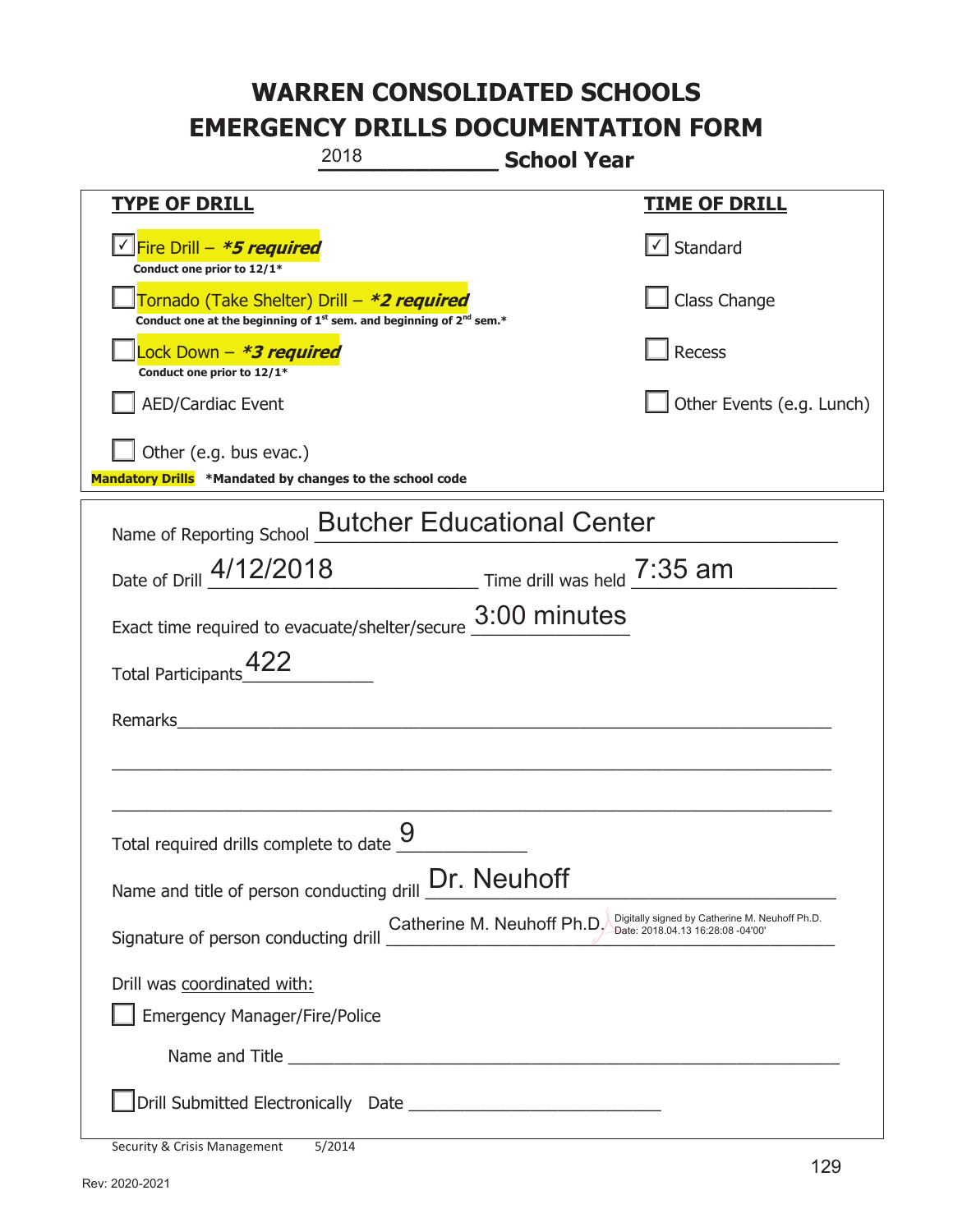|                                                                                                                                                | 2017-18                                                                                                                                                                                                                              | <b>School Year</b>                                                                                                |
|------------------------------------------------------------------------------------------------------------------------------------------------|--------------------------------------------------------------------------------------------------------------------------------------------------------------------------------------------------------------------------------------|-------------------------------------------------------------------------------------------------------------------|
| <b>TYPE OF DRILL</b>                                                                                                                           |                                                                                                                                                                                                                                      | <b>TIME OF DRILL</b>                                                                                              |
| Fire Drill - *5 required<br>Conduct one prior to 12/1*                                                                                         |                                                                                                                                                                                                                                      | $\lfloor \angle \rfloor$ Standard                                                                                 |
|                                                                                                                                                | Tornado (Take Shelter) Drill – *2 required<br>Conduct one at the beginning of $1st$ sem. and beginning of $2nd$ sem.*                                                                                                                | Class Change                                                                                                      |
| ock Down - <b>*3 required</b><br>Conduct one prior to 12/1*                                                                                    |                                                                                                                                                                                                                                      | Recess                                                                                                            |
| <b>AED/Cardiac Event</b>                                                                                                                       |                                                                                                                                                                                                                                      | Other Events (e.g. Lunch)                                                                                         |
| Other (e.g. bus evac.)<br>Mandatory Drills *Mandated by changes to the school code                                                             |                                                                                                                                                                                                                                      |                                                                                                                   |
| Name of Reporting School Butcher Educational Center                                                                                            |                                                                                                                                                                                                                                      |                                                                                                                   |
|                                                                                                                                                |                                                                                                                                                                                                                                      | Date of Drill 3/1/2018 Time drill was held 12:14 pm                                                               |
| Exact time required to evacuate/shelter/secure Less than a minute                                                                              |                                                                                                                                                                                                                                      |                                                                                                                   |
| Total Participants                                                                                                                             |                                                                                                                                                                                                                                      |                                                                                                                   |
|                                                                                                                                                |                                                                                                                                                                                                                                      | Remarks External doors are locked at all times and teachers class                                                 |
| room doors are locked but open at all times allowing for us                                                                                    |                                                                                                                                                                                                                                      |                                                                                                                   |
| to quickly secure classrooms. Walk through assuring that all staff secured windows took 9 minutes total. All doors were locked; blinds closed. |                                                                                                                                                                                                                                      |                                                                                                                   |
| Total required drills complete to date $8$                                                                                                     |                                                                                                                                                                                                                                      |                                                                                                                   |
| Name and title of person conducting drill <b>Dr.</b> Neuhoff                                                                                   |                                                                                                                                                                                                                                      |                                                                                                                   |
| Signature of person conducting drill <b>Support Contract Conduct</b>                                                                           |                                                                                                                                                                                                                                      | Digitally signed by Catherine M. Neuhoff Ph.D.<br>Catherine M. Neuhoff Ph.D.<br>Date: 2018.03.01 17:26:08 -05'00' |
| Drill was coordinated with:                                                                                                                    |                                                                                                                                                                                                                                      |                                                                                                                   |
| <b>Emergency Manager/Fire/Police</b>                                                                                                           |                                                                                                                                                                                                                                      |                                                                                                                   |
|                                                                                                                                                | Name and Title <u>experience and the series of the series of the series of the series of the series of the series of the series of the series of the series of the series of the series of the series of the series of the serie</u> |                                                                                                                   |
|                                                                                                                                                | Drill Submitted Electronically Date $_2$ 3/1/2018                                                                                                                                                                                    |                                                                                                                   |
| Security & Crisis Management                                                                                                                   | 5/2014                                                                                                                                                                                                                               |                                                                                                                   |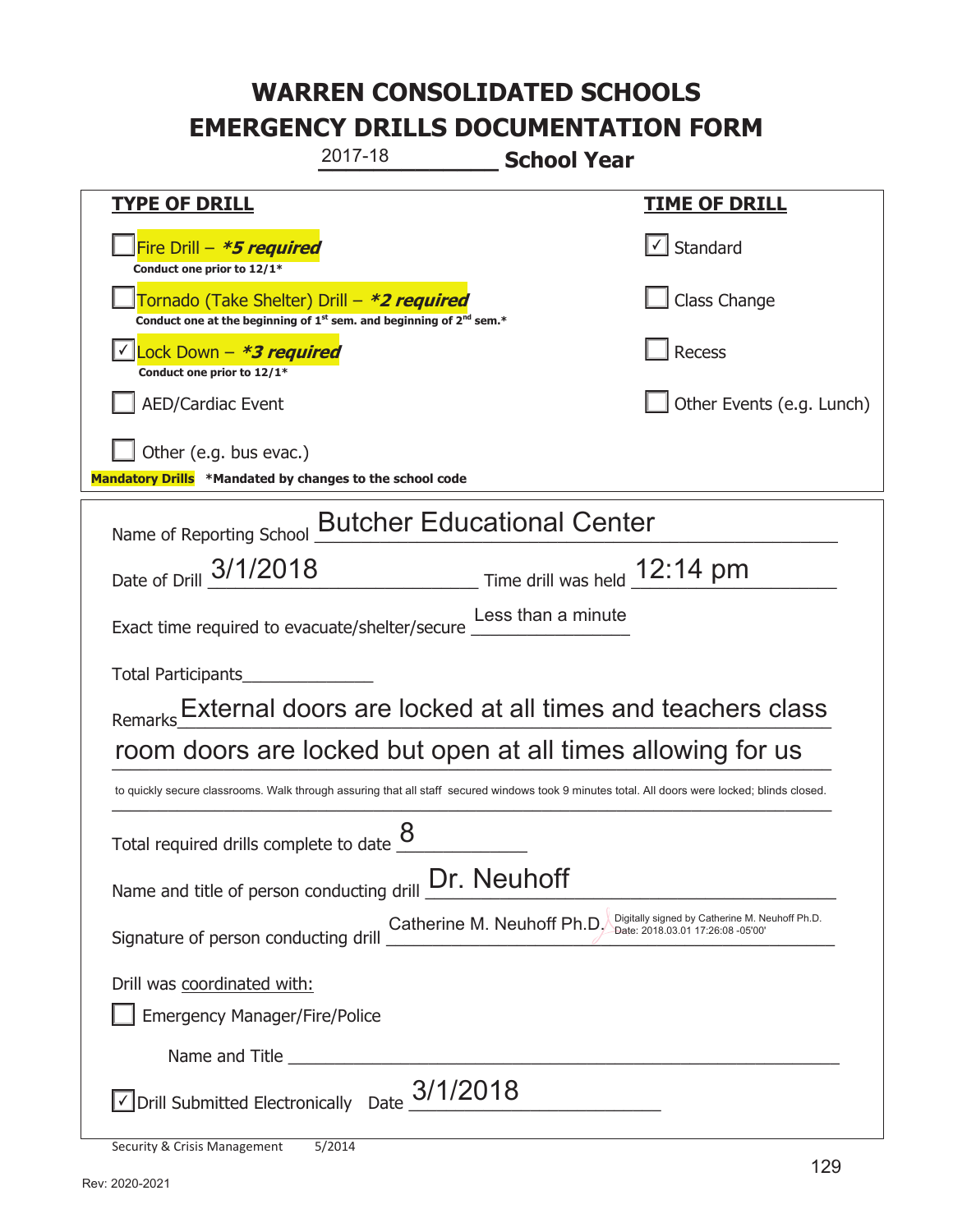**\_\_\_\_\_\_\_\_\_\_\_\_\_ School Year** 

| <u>TYPE OF DRILL</u>                                                                                                                                      | <b>TIME OF DRILL</b>      |  |
|-----------------------------------------------------------------------------------------------------------------------------------------------------------|---------------------------|--|
| √Fire Drill – <i>*<b>5 required</b></i><br>Conduct one prior to 12/1*                                                                                     | √ Standard                |  |
| Tornado (Take Shelter) Drill – *2 required<br>Conduct one at the beginning of 1 <sup>st</sup> sem. and beginning of 2 <sup>nd</sup> sem.*                 | Class Change              |  |
| Lock Down – <b>*<i>3 required</i></b><br>Conduct one prior to 12/1*                                                                                       | Recess                    |  |
| <b>AED/Cardiac Event</b>                                                                                                                                  | Other Events (e.g. Lunch) |  |
| Other (e.g. bus evac.)<br>Mandatory Drills *Mandated by changes to the school code                                                                        |                           |  |
| <b>Butcher Educational Center</b><br>Name of Reporting School                                                                                             |                           |  |
| Date of Drill 2/27/2018<br>Time drill was held 12:05 pm                                                                                                   |                           |  |
| 3 minutes<br>Exact time required to evacuate/shelter/secure                                                                                               |                           |  |
| 340<br>Total Participants                                                                                                                                 |                           |  |
| Remarks Took advantage of a warm winter day and the fact that                                                                                             |                           |  |
| we had not had a fire drill since November.                                                                                                               |                           |  |
|                                                                                                                                                           |                           |  |
| Total required drills complete to date                                                                                                                    |                           |  |
| Name and title of person conducting drill <b>Dr.</b> Neuhoff                                                                                              |                           |  |
| Digitally signed by Catherine M. Neuhoff Ph.D.<br>Catherine M. Neuhoff Ph.D.<br>Date: 2018.03.01 17:22:42 -05'00'<br>Signature of person conducting drill |                           |  |
| Drill was coordinated with:                                                                                                                               |                           |  |
| <b>Emergency Manager/Fire/Police</b>                                                                                                                      |                           |  |
| Name and Title                                                                                                                                            |                           |  |
| $\vee$ Drill Submitted Electronically Date $_{\circ}$ 3/1/2018                                                                                            |                           |  |
| <b>Security &amp; Crisis Management</b><br>5/2014                                                                                                         |                           |  |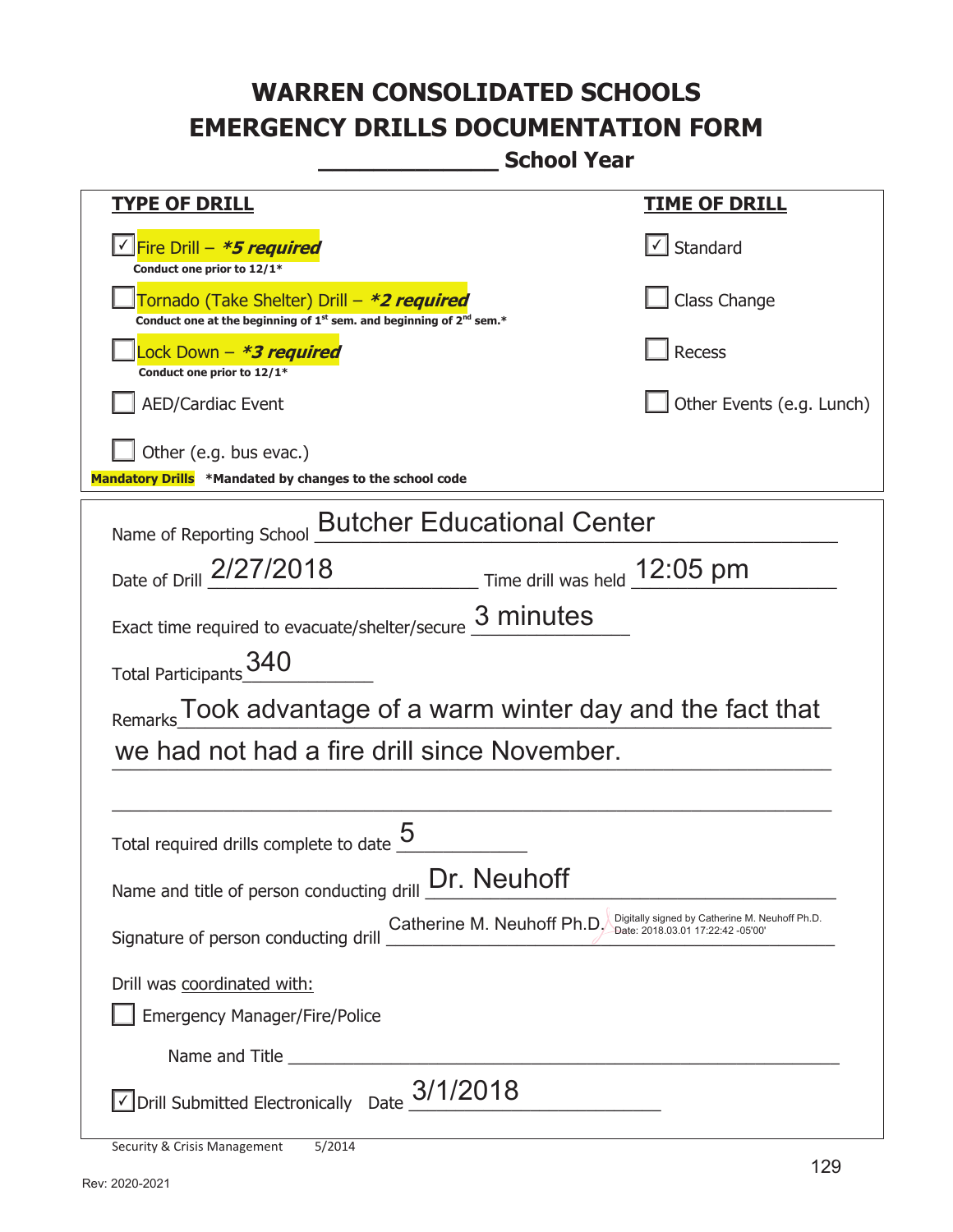**\_\_\_\_\_\_\_\_\_\_\_\_\_ School Year** 

| <u>TYPE OF DRILL</u>                                                                                                                                      | <u>TIME OF DRILL</u>              |  |
|-----------------------------------------------------------------------------------------------------------------------------------------------------------|-----------------------------------|--|
| Fire Drill - *5 required<br>Conduct one prior to 12/1*                                                                                                    | $\lfloor \angle \rfloor$ Standard |  |
| Tornado (Take Shelter) Drill – *2 required<br>Conduct one at the beginning of 1 <sup>st</sup> sem. and beginning of 2 <sup>nd</sup> sem.*                 | Class Change                      |  |
| Lock Down - *3 required<br>Conduct one prior to 12/1*                                                                                                     | <b>Recess</b>                     |  |
| <b>AED/Cardiac Event</b>                                                                                                                                  | Other Events (e.g. Lunch)         |  |
| Other (e.g. bus evac.)<br>Mandatory Drills *Mandated by changes to the school code                                                                        |                                   |  |
| <b>Butcher Educational Center</b><br>Name of Reporting School                                                                                             |                                   |  |
| Date of Drill 12/7/2017 Time drill was held 12:35 pm                                                                                                      |                                   |  |
| Exact time required to evacuate/shelter/secure 6 minutes                                                                                                  |                                   |  |
| Total Participants 850                                                                                                                                    |                                   |  |
| Substitute teacher did not have his blinds pulled for the external threat lock down<br>Remarks                                                            |                                   |  |
| Several classroom doors were left open if class was not in being held in that space.                                                                      |                                   |  |
|                                                                                                                                                           |                                   |  |
| Total required drills complete to date $\frac{4}{5}$                                                                                                      |                                   |  |
| Name and title of person conducting drill <b>Dr. Catherine Neuhoff</b>                                                                                    |                                   |  |
| Digitally signed by Catherine M. Neuhoff Ph.D.<br>Catherine M. Neuhoff Ph.D.<br>Date: 2017.12.07 13:26:25 -05'00'<br>Signature of person conducting drill |                                   |  |
| Drill was coordinated with:                                                                                                                               |                                   |  |
| <b>Emergency Manager/Fire/Police</b>                                                                                                                      |                                   |  |
| Name and Title <b>Example 2018</b> Name and Title <b>Example 2018</b>                                                                                     |                                   |  |
| $\sqrt{}$ Drill Submitted Electronically Date $\_12/7/2017$                                                                                               |                                   |  |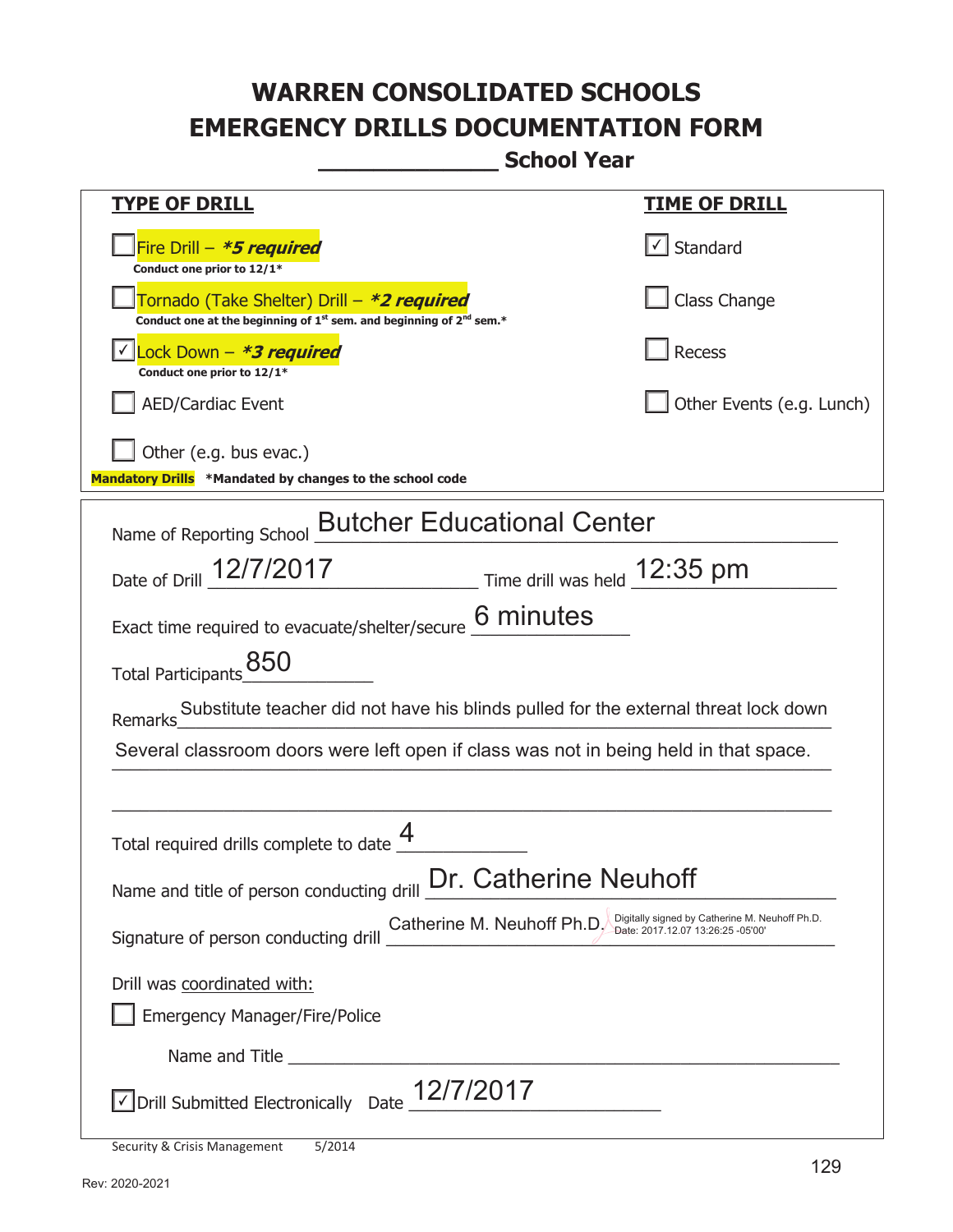**\_\_\_\_\_\_\_\_\_\_\_\_\_ School Year** 

| <b>TYPE OF DRILL</b>                                                                                                                      | <b>TIME OF DRILL</b>                                                                |
|-------------------------------------------------------------------------------------------------------------------------------------------|-------------------------------------------------------------------------------------|
| <u>√ Fire Drill – <i>*5 required</i></u><br>Conduct one prior to 12/1*                                                                    | Standard                                                                            |
| Tornado (Take Shelter) Drill – *2 required<br>Conduct one at the beginning of 1 <sup>st</sup> sem. and beginning of 2 <sup>nd</sup> sem.* | $\boxed{\checkmark}$ Class Change                                                   |
| Lock Down - *3 required<br>Conduct one prior to 12/1*                                                                                     | Recess                                                                              |
| <b>AED/Cardiac Event</b>                                                                                                                  | Other Events (e.g. Lunch)                                                           |
| Other (e.g. bus evac.)<br>Mandatory Drills *Mandated by changes to the school code                                                        |                                                                                     |
| Name of Reporting School <b>Butcher Educational Center</b>                                                                                |                                                                                     |
| Date of Drill 11/13/2017 Time drill was held 1:05 pm                                                                                      |                                                                                     |
| 3 minutes, 23 seconds<br>Exact time required to evacuate/shelter/secure _________________________________                                 |                                                                                     |
| 410<br><b>Total Participants</b>                                                                                                          |                                                                                     |
| Kitchen staff entered restroom at the start of the drill, ignoring the signal to evacuate.<br>Remarks                                     |                                                                                     |
|                                                                                                                                           |                                                                                     |
| Total required drills complete to date                                                                                                    |                                                                                     |
| Dr. Neuhoff<br>Name and title of person conducting drill                                                                                  |                                                                                     |
| Catherine M. Neuhoff Ph.D.<br>Signature of person conducting drill                                                                        | Digitally signed by Catherine M. Neuhoff Ph.D.<br>Date: 2017.11.13 16:00:44 -05'00' |
| Drill was coordinated with:                                                                                                               |                                                                                     |
| <b>Emergency Manager/Fire/Police</b>                                                                                                      |                                                                                     |
|                                                                                                                                           |                                                                                     |
| Drill Submitted Electronically Date $11/13/17$                                                                                            |                                                                                     |

Security & Crisis Management 5/2014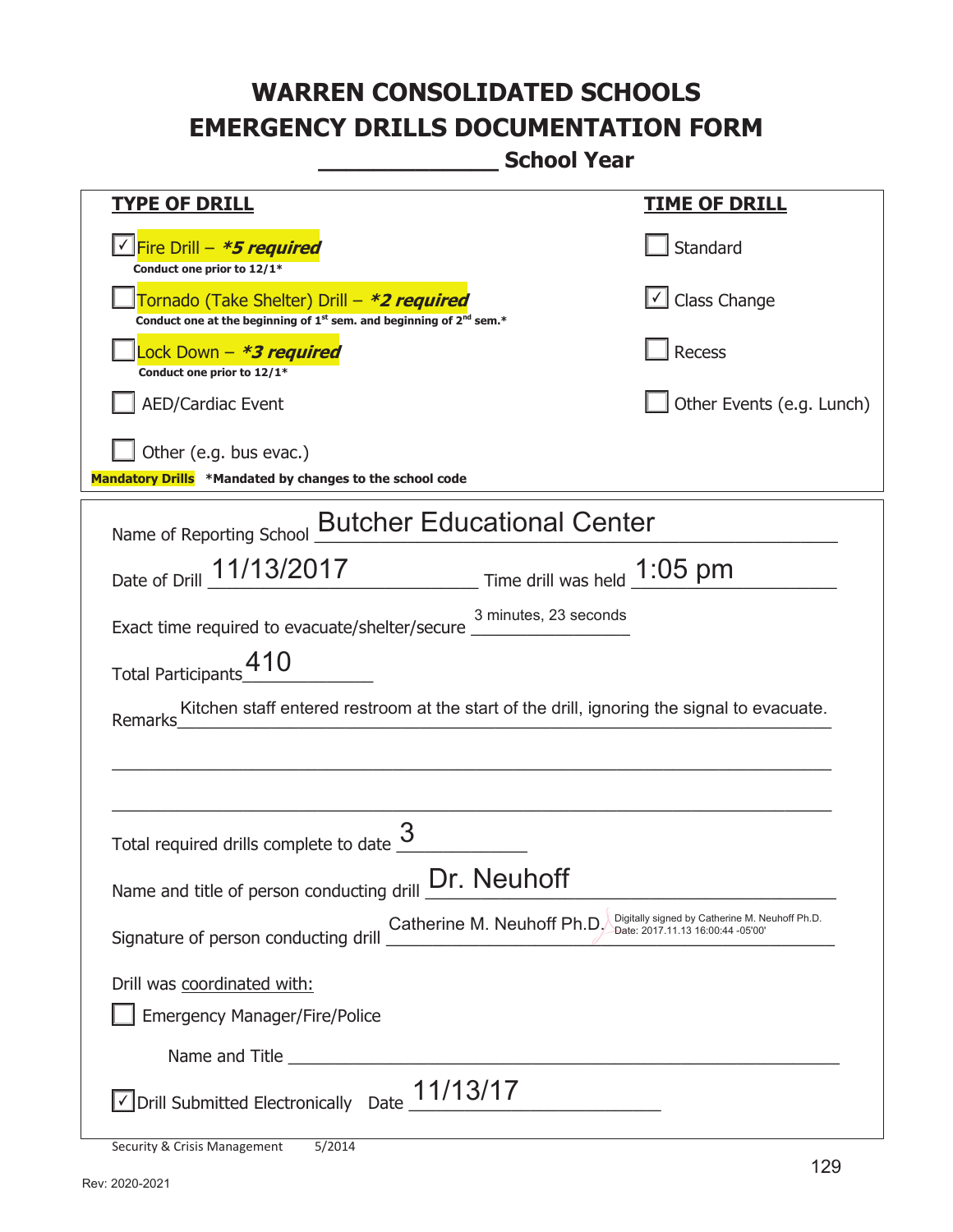**\_\_\_\_\_\_\_\_\_\_\_\_\_ School Year** 

| <u>TYPE OF DRILL</u>                                                                                                                                                              | <u>TIME OF DRILL</u>      |  |
|-----------------------------------------------------------------------------------------------------------------------------------------------------------------------------------|---------------------------|--|
| Fire Drill - *5 required<br>Conduct one prior to 12/1*                                                                                                                            | Standard                  |  |
| Tornado (Take Shelter) Drill – *2 required<br>Conduct one at the beginning of 1 <sup>st</sup> sem. and beginning of 2 <sup>nd</sup> sem.*                                         | Class Change              |  |
| Lock Down - *3 required<br>Conduct one prior to 12/1*                                                                                                                             | <b>Recess</b>             |  |
| <b>AED/Cardiac Event</b>                                                                                                                                                          | Other Events (e.g. Lunch) |  |
| Other (e.g. bus evac.)<br>Mandatory Drills *Mandated by changes to the school code                                                                                                |                           |  |
| Name of Reporting School <b>Butcher</b>                                                                                                                                           |                           |  |
| Time drill was held 12:50 PM<br>Date of Drill 10/2/2017                                                                                                                           |                           |  |
| 10 min.<br>Exact time required to evacuate/shelter/secure                                                                                                                         |                           |  |
| Total Participants_410                                                                                                                                                            |                           |  |
| Remarks Held just before class change; all students within classrooms;                                                                                                            |                           |  |
| Door 17 locked but slightly ajar; all blinds closed;                                                                                                                              |                           |  |
|                                                                                                                                                                                   |                           |  |
| Total required drills complete to date                                                                                                                                            |                           |  |
| Name and title of person conducting drill Neuhoff                                                                                                                                 |                           |  |
| Digitally signed by Catherine M. Neuhoff Ph.D.<br>Catherine M. Neuhoff Ph.D.<br>Date: 2017.10.10 18:06:51 -04'00'<br>Signature of person conducting drill Community in receiver a |                           |  |
| Drill was coordinated with:                                                                                                                                                       |                           |  |
| <b>Emergency Manager/Fire/Police</b>                                                                                                                                              |                           |  |
|                                                                                                                                                                                   |                           |  |
| 10/10/2017<br>√ Drill Submitted Electronically Date                                                                                                                               |                           |  |

Security & Crisis Management 5/2014